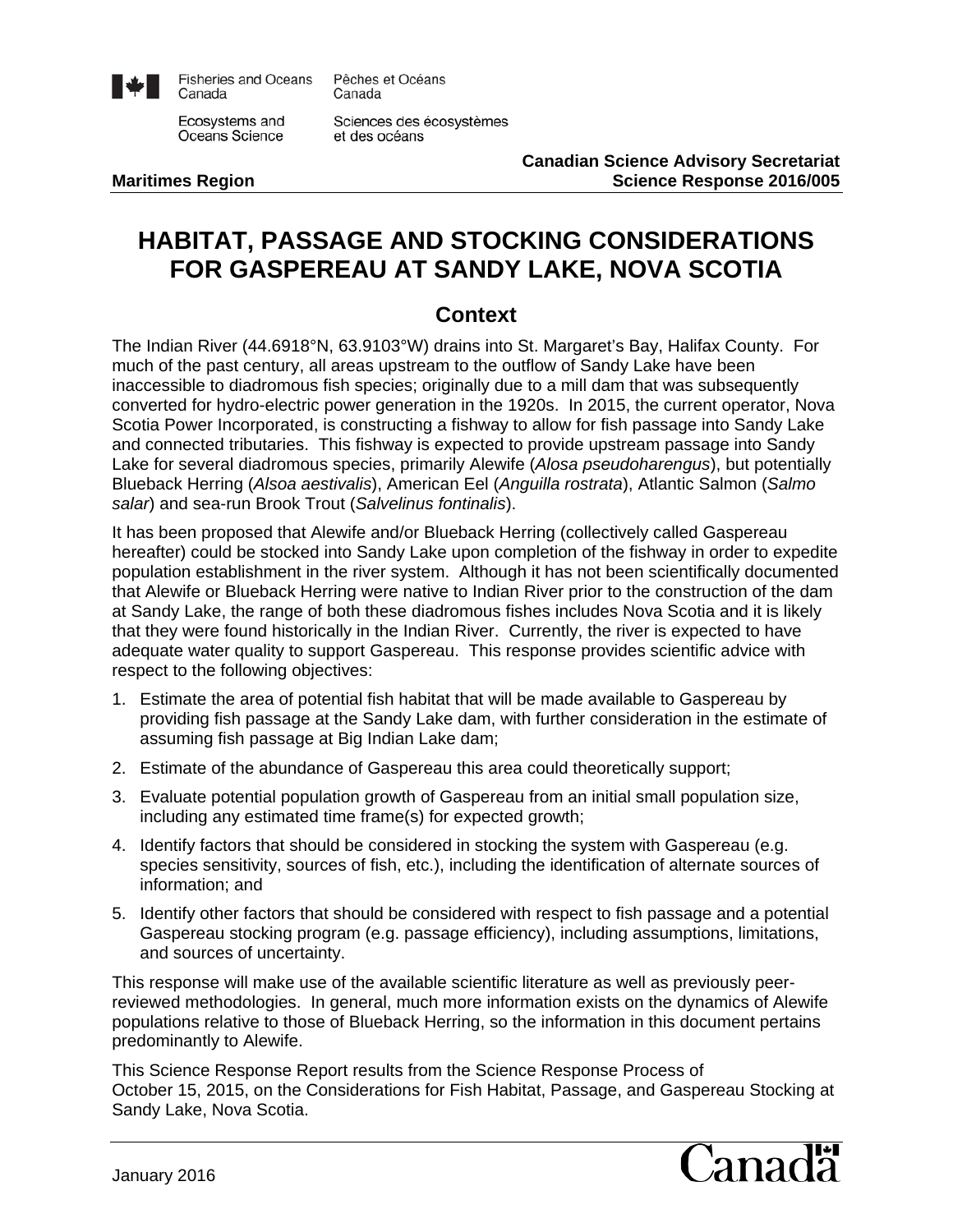# **Analysis and Response**

#### **Estimate of Potential Habitat Area Made Available**

Alewife spawn almost exclusively in lakes and large stillwaters, while Blueback Herring are also able to spawn in moving water (Loesch 1987). Here we focus on the spawning habitat of Alewife because the productive capacity of Alewife habitat has been estimated (e.g. Gibson and Myers 2003a, 2003b), while it is largely unknown for Blueback. Therefore, this estimate of the amount of habitat made available by the fishway is a sum of the upstream lake areas from Sandy Lake dam.

These lakes were identified using the hydrologically-connected network for the Indian River developed by Bowlby et al. (2014). These include: Rafters Lake, Island Lake, Back Lake and the Muskrat Lakes (Figure 1). In total, these lakes are estimated to contain 4.15 km2 of accessible spawning habitat (Table 1). Extremely small lake polygons (e.g. to the right of Rafters Lake or at the bottom of Sandy Lake; see Figure 1) were excluded from this estimate.

There also exists a dam at the head of Rafters Lake, downstream to the entrance of Big Indian Lake (Figure 1). If passage was also provided at Big Indian Lake dam, an additional 15 km2 of habitat would be made accessible to Gaspereau, the majority of which is contained in Big Indian Lake and Five Mile Lake (Table 1).



*Figure 1. Location of the hydrologically-connected lake areas above Sandy Lake dam.*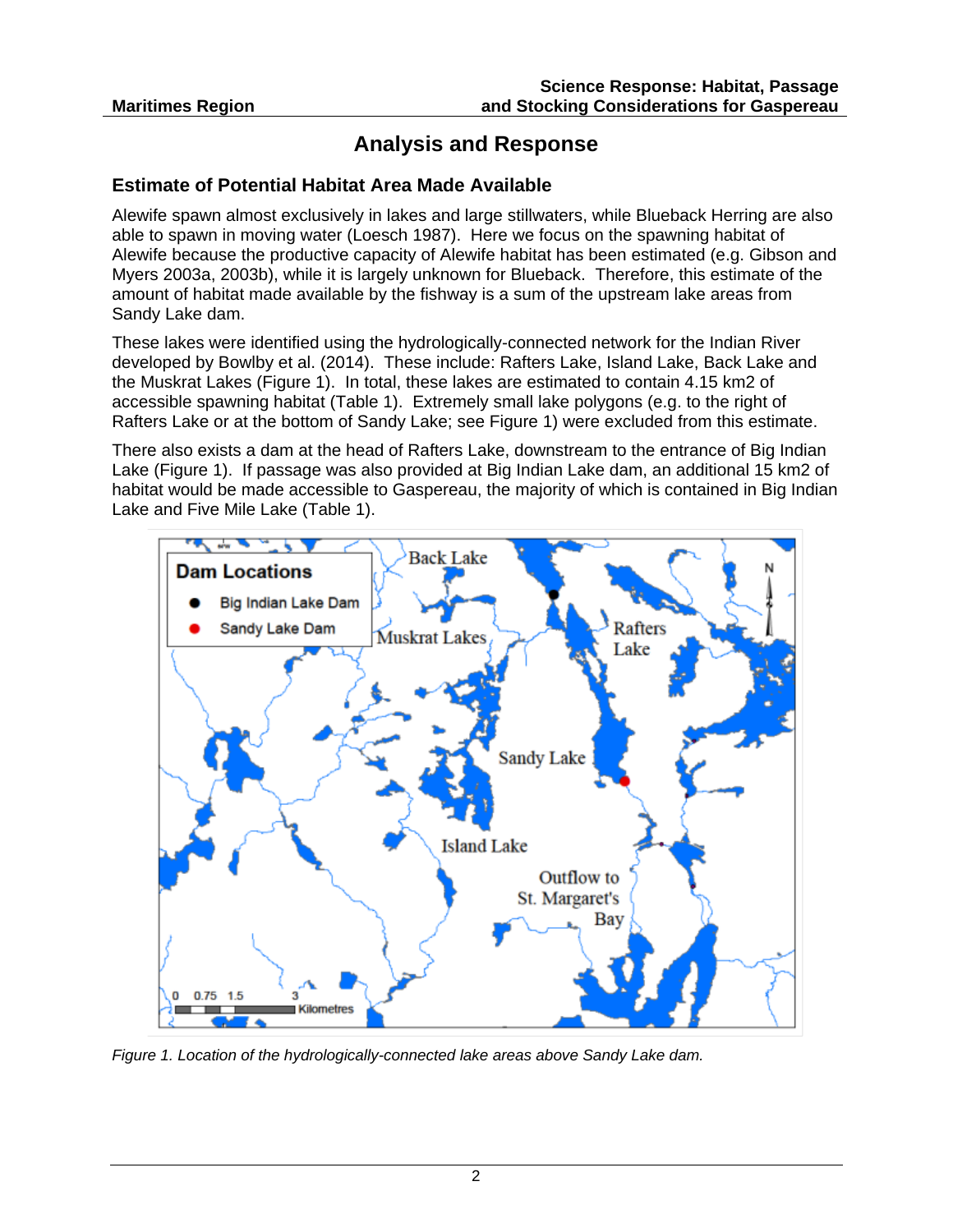#### **Science Response: Habitat, Passage and Stocking Considerations for Gaspereau**

*Table 1. Estimated habitat areas and potential production at carrying capacity in metric tonnes (mt), numbers (#), and numbers at 20% of carrying capacity (#20%) for the area made accessible above Sandy Lake dam, as well as potential area and production above Big Indian Lake dam.*

| Location                | Lake area<br>(km <sup>2</sup> ) | <b>Production at Carrying Capacity</b> |           |            |
|-------------------------|---------------------------------|----------------------------------------|-----------|------------|
|                         |                                 | mt                                     | #         | $#_{20\%}$ |
| <b>Island Lake</b>      | 2.13                            | 117                                    | 488,600   | 97,720     |
| Sandy Lake              | 1.12                            | 62                                     | 257,307   | 51,461     |
| <b>Muskrat Lakes</b>    | 0.22                            | 12 <sup>2</sup>                        | 50,208    | 10,042     |
| <b>Rafters Lake</b>     | 0.59                            | 32                                     | 134,750   | 26,950     |
| <b>Back Lake</b>        | 0.09                            | 5                                      | 20,789    | 4,158      |
| <b>Totals</b>           | 4.15                            | 228                                    | 951,655   | 190,331    |
| *Big Indian Lake        | 6.03                            | 331                                    | 1,381,137 | 276,227    |
| *Bezanson Ponds         | 0.10                            | 6                                      | 23,022    | 4,604      |
| *Uniacke Lake           | 0.39                            | 22                                     | 90,242    | 18,048     |
| *Five Mile Lake         | 6.21                            | 342                                    | 1,424,005 | 284,801    |
| *Granite Lake           | 0.24                            | 13                                     | 54,329    | 10,866     |
| *Clements Lake          | 0.30                            | 17                                     | 68,781    | 13,756     |
| *Five Island Lake       | 0.15                            | 9                                      | 35,514    | 7,103      |
| *Sandy Lake (#2)        | 0.26                            | 14                                     | 59,312    | 11,862     |
| *Bowsprit Lake          | 0.14                            | 8                                      | 31,687    | 6,337      |
| *Daley Lake             | 0.10                            | 5                                      | 22,870    | 4,574      |
| *Island Lake            | 0.47                            | 26                                     | 108,086   | 21,617     |
| *Blind Lake             | 0.22                            | 12                                     | 49,635    | 9,927      |
| *Big Walsh Lake         | 0.15                            | 8                                      | 35,016    | 7,003      |
| *Melvin Lake            | 0.15                            | 8                                      | 34,557    | 6,911      |
| *Brunswick Lake         | 0.09                            | 5                                      | 21,249    | 4,250      |
| <b>*Potential Total</b> | 15.01                           | 494                                    | 3,439,442 | 687,888    |

*\*Potential habitat area if the dam at the outflow to Big Indian Lake was made passable.*

## **Estimate of Abundance from Newly Accessible Habitat**

Gaspereau are currently not present in the Indian River, so there is no direct data that can be used to evaluate the productive capacity of the river system (the abundance that this area could theoretically support). However, a meta-analysis by Gibson and Myers (2003a, 2003b) suggests that the median carrying capacity of lake habitats for Alewife is 55 mt/km<sup>2</sup> (80%) C.I. = 33, 93). It is assumed that Alewife habitat in the Indian River is of median quality and have used this median estimate for subsequent calculations; although it is recognize that it can be quite variable among rivers.

At carrying capacity, a total of 228 mt would be expected to be produced from  $4.15 \text{km}^2$  of lake area. Assuming that alewives have an average weight of 240 grams (as in Jessop 1999), this equates to approximately 230,000 fish/km<sup>2</sup>, or approximately 952,000 individuals. It is important to note that that if the average weight of Alewife is smaller than 240 grams, this is an underestimate, while it would be an overestimate if the average weight is larger.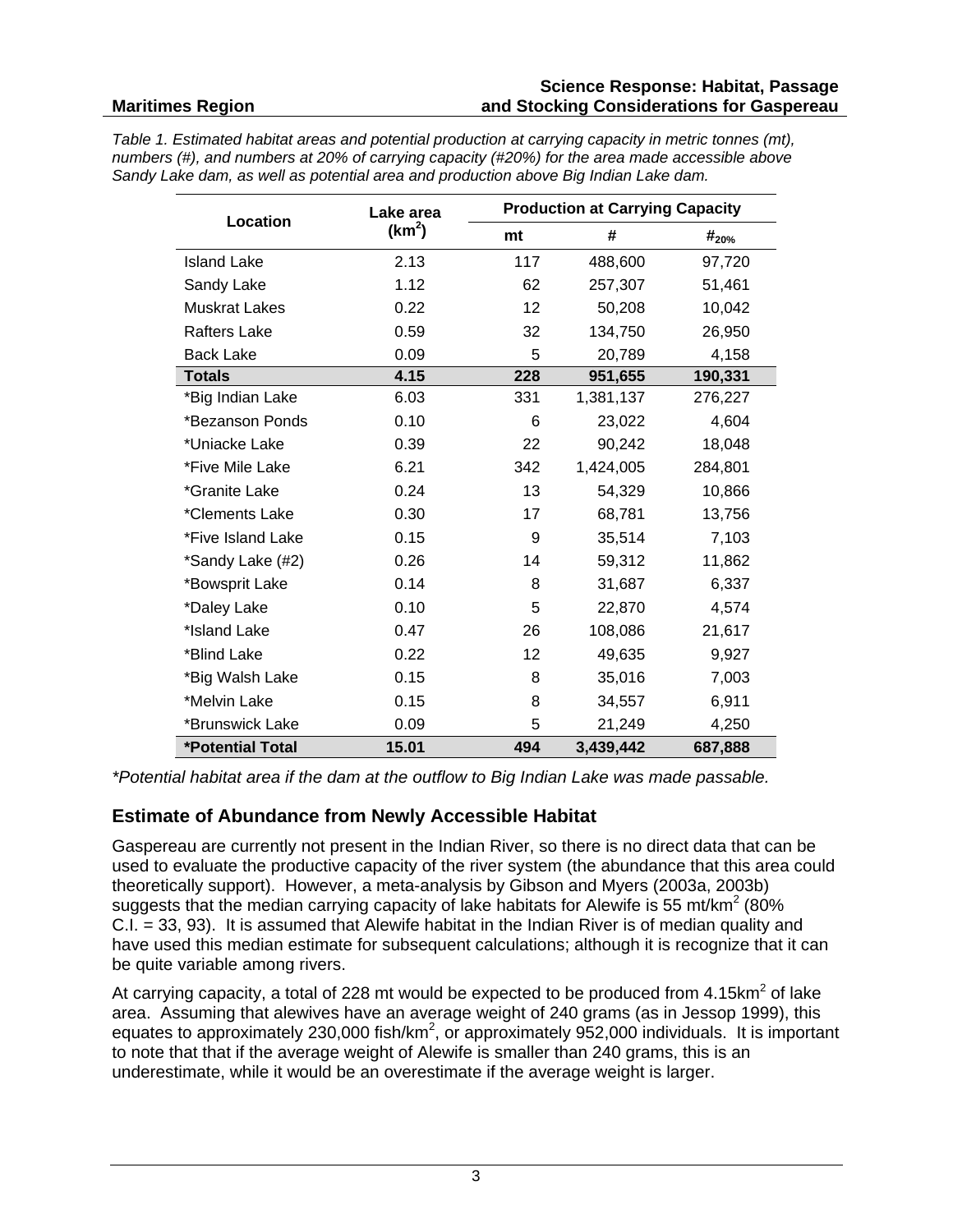#### **Maritimes Region Science Response: Habitat, Passage and Stocking Considerations for Gaspereau**

A newly established population would be expected to take decades to increase to numbers approaching the estimated carrying capacity. Thus, we have used 20% of carrying capacity as a reference value to evaluate population growth over shorter timeframes. From the 4.15 km<sup>2</sup> of habitat made accessible by the fishway, 20% of carrying capacity equates to a total of 190,331 fish (Table 1). If the dam at Big Indian was also made accessible, the total becomes 878,219 fish, over 4.5 times higher.

#### **Timeframes and Potential for Population Growth from Stocking**

Alewife populations can be highly productive (Gibson and Myers 2003a), and it is possible that any population introduced into Sandy Lake could quickly increase in size. However, there would still be a considerable time lag for population growth, given the 5-6 year generation time of Alewife.

To demonstrate this time lag, 20% of carrying capacity for the area above Sandy Lake dam was plotted relative to projections of potential population growth for Alewife from the St. Croix River, New Brunswick (Figure 2). These were calculated from a logistic growth model which incorporated auto-correlated annual deviates in vital rates (to calculate confidence intervals) and a starting population size of 10,000 individuals (IJC 2010). These model projections are not directly comparable to Sandy Lake given differences in the estimated carrying capacity between the two systems. However, the IJC (2010) analysis suggested that a median of approximately 10 years (80% C.I. = 5-15 years) would be required for populations to grow in excess of 200,000 individuals if they were highly productive (i.e. an intrinsic rate of increase of 50% per year). If productivity were lower (25%), the median estimate is 15 years (80% C.I. = 10- 25 years; Figure 2).



*Figure 2. Example of projected population increase for Alewives from an initial population size of 10,000 individuals, assuming logistic population growth and an intrinsic rate of increase of 50% (left panel) and 25% (right panel), including the 90% confidence interval for the projections (grey shading). A horizontal line representing 200,000 individuals was added for reference. Figure adapted from IJC (2010).*

These projections were for an established population in the St. Croix River. In contrast, population growth in Indian River would not occur in the first four years following any stocking event because the majority of Alewives only return to spawn for the first time as 4 year-olds. Therefore, estimated timeframes extend to approximately 14 years and 19 years, respectively, relative to those noted above. In addition, there are four main factors (either alone or in combination) that would prolong these timelines further: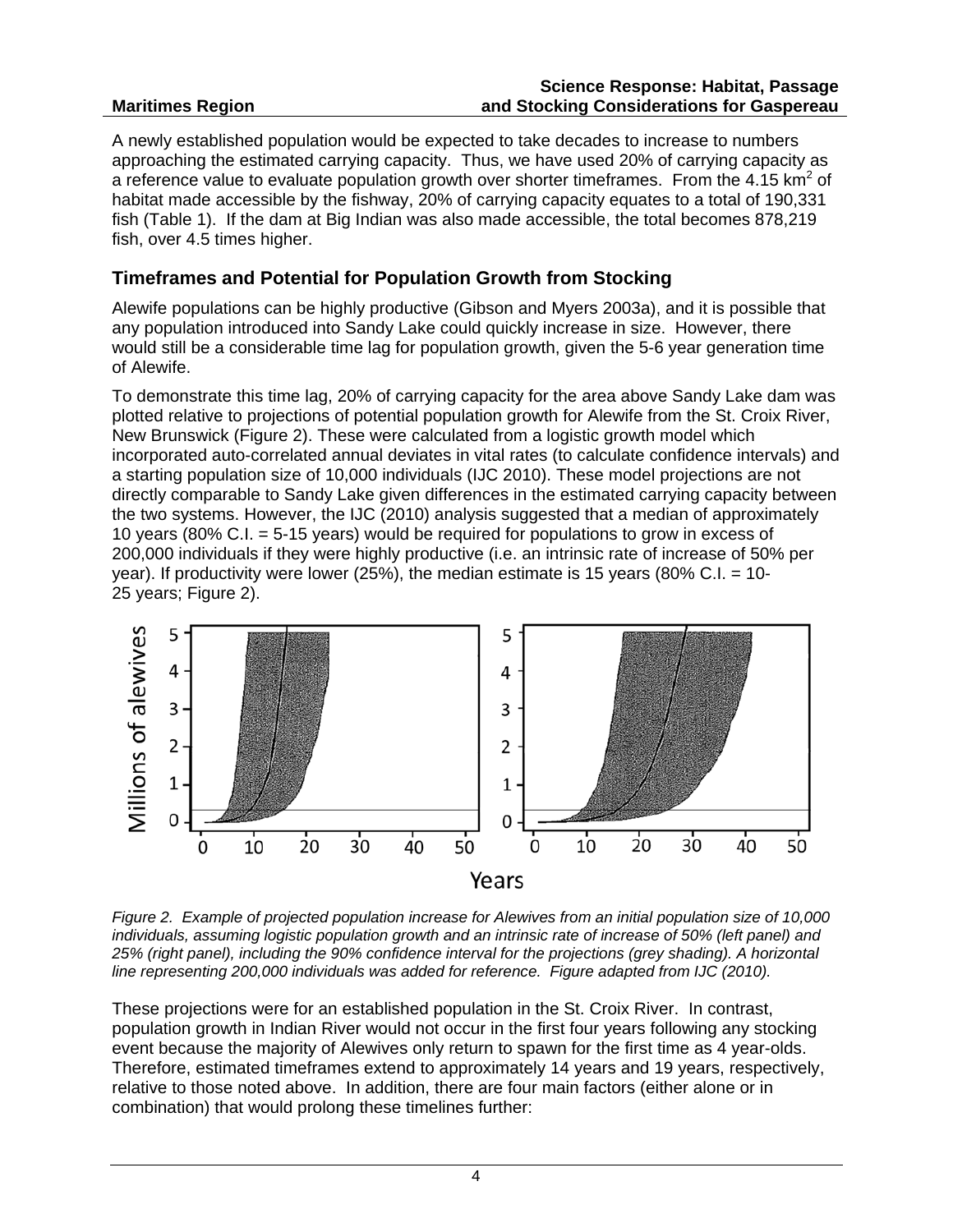- 1. smaller starting population sizes;
- 2. lower intrinsic population growth rates;
- 3. lower carrying capacity of lake habitats; and
- 4. unaccounted sources of mortality. It is important to recognize that the effect of these factors could be substantial (e.g. extending timelines by decades), or could even prevent population establishment in Sandy Lake.

## **Factors to be Considered for Stocking**

Genetic differentiation among Alewife and Blueback Herring populations is relatively substantial at a regional level (McBride et al. 2014, Palkovacs et al. 2014). This suggests that Gaspereau typically return to their river of origin for spawning (as do other anadromous species such as Atlantic Salmon), and stray into surrounding rivers at relatively low rates. Therefore, the highest probability of success for population establishment from stocking into Indian River would be to release fish from an adjacent or nearby river with similar characteristics. There is also the possibility that individuals from surrounding populations will stray into the Indian River once it has been made accessible. The number of strays would depend on the relative sizes and stray rates of surrounding populations, both of which are unknown. Thus it is not possible to determine whether substantial population growth or population establishment might be expected for Gaspereau in the absence of stocking.

In order to maximize the potential for imprinting (i.e. learning the chemosensory cues necessary to relocate natal freshwater habitats) and thus maximize return rates from stocked fish, adults would be the best life stage to release into Indian River. Adults would also be expected to be more robust than juveniles and thus have higher survival during capture, transfer and release. Expertise related to transport and adult releases is available from staff operating the fish lift at Mactaquac Dam on the Saint John River, New Brunswick.

Broodstock collection will impact the donor population by reducing current abundance as well as future reproductive potential. If the donor population also has a commercial or Aboriginal fishery for Gaspereau, these losses could have economic and social impacts as well. Currently, there are no commercial fishermen reporting catches of Gaspereau in rivers surrounding the Indian River (including Hubbards, Ingram, Northeast, East or Sackville Rivers), any of which could be a potential watershed for broodstock collection. Catches are being reported in the Nine Mile River (between the East and Sackville watersheds) and in Coastal District 23, which includes most of St. Margaret's Bay. Compared to other areas (e.g. Southwest Nova Scotia), there is relatively little commercial fishing activity for Gaspereau in the vicinity of Indian River. However, Food, Social and Ceremonial (FSC) licences are issued annually to several First Nations and Aboriginal organizations, including Acadia, Bear River, Glooscap, Sipekne'katik and the Native Council of Nova Scotia. These licences grant access to Gaspereau in watersheds throughout the St. Margaret's Bay area.

The status of the potential donor populations is unknown, so it is not possible to determine how any removals may impact their viability. The most recent review of status categorizes Alewife populations in the Nine Mile, Ingram, and East Rivers as declining and in the Sackville River as increasing (Rulifson 1994), although the method used to determine status is not given. For each of these rivers, the status of Blueback Herring is listed as unknown. There is no assessment information that either confirms or contradicts the presence of Blueback Herring in the potential donor rivers.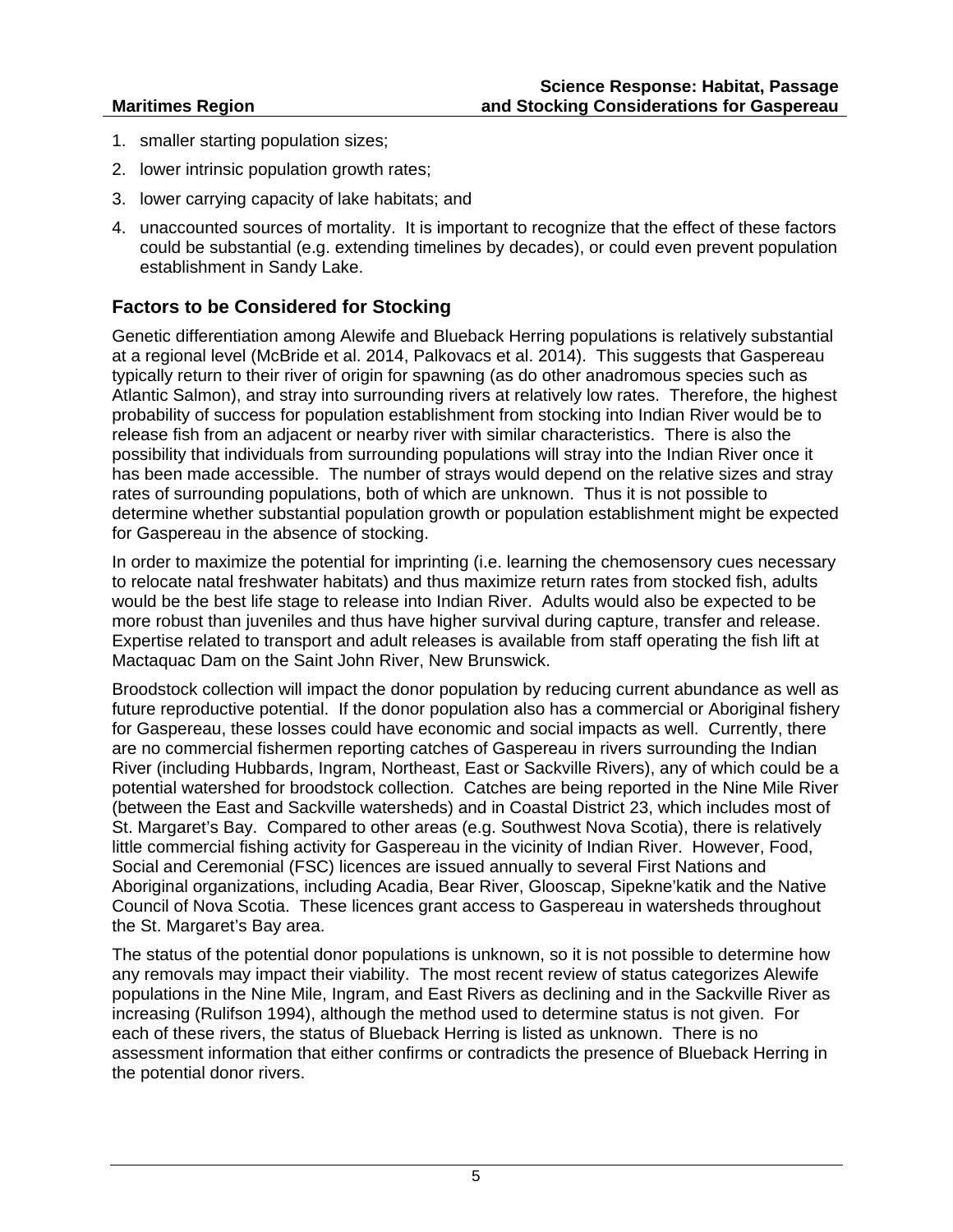#### **Science Response: Habitat, Passage and Stocking Considerations for Gaspereau**

It is also relatively unknown whether translocated repeat-spawning adults would remain in the Indian River or would return to their river of origin for subsequent spawning events. This would influence reproductive effort among years. If stocking was initiated, it would be useful to release adults for a minimum of three years to ensure continual reproductive output in Sandy Lake and to ensure a more natural age distribution among cohorts (i.e. to prevent a pattern where spawning essentially takes place in 4-year increments). In the fourth year, age 4 spawners originating from the initial stocking event would be expected to return to Indian River.

Monitoring population increase from a stocking program would need to occur over similar timeframes as predicted for population increase (e.g. 10-15 years), in order to definitively evaluate the success of the program (where success is taken to be population establishment and substantial population increase from initial releases). Monitoring would also be an essential component if success in Sandy Lake would provide the impetus for fish passage being considered at Big Indian Lake dam. Video monitoring of adults is commonly used to estimate escapement, and is an option for the fishway at Sandy Lake. Unfortunately, the amount of effort required to watch such video does not depend on population size (i.e. you do not watch less video if the population is smaller), which makes this a very labour-intensive method of monitoring. More automated systems are very expensive, need to be calibrated with field observations, and impose strong limitations on system design and set-up (i.e. fish need to move through the field of observation essentially single-file in laminar as opposed to turbulent flow). As such they have yet to be implemented for Gaspereau population monitoring in the Maritimes region.

The ecosystem-level consequences of introducing Alewife (as well as opening up fish passage) are relatively unknown for Indian River. Changes to the nutrient dynamics of watersheds are expected after the introduction of Alewives in a river, where the net effect may depend on population size (West et al. 2010). Multiple fish species presently inhabit the watershed; notably, recreationally-fished species such as Brook Trout, Yellow Perch and Smallmouth Bass in the areas upstream of Sandy Lake dam, as well as American eel in the areas downstream. These species may also move through the fishway once it is accessible, leading to potential changes in their community dynamics as well as disease transfer. In the St. Croix River, where passage has been provided for Alewife at historically impassable dams, an adaptive management plan was first put in place to help mitigate any unintended changes in Smallmouth Bass productivity (IJC 2010).

## **Uncertainties, Assumptions and Limitations**

It is important to recognize that there is a possibility that Gaspereau will not establish or that an Alewife or Blueback population will not grow rapidly from stocking (or straying) into the Indian River. For Sandy Lake, introduction success will depend not only on the number of animals released and where they are released, but also on factors affecting population vital rates (e.g. mortality rates) as well as the actual productive capacity and connectivity of the habitat.

Factors that would reduce or eliminate the capability of populations to increase in size or would change the estimates of theoretical production include:

- 1. Low upstream passage efficiency of the constructed fishway. The projections above assume 100% passage efficiency; if it were lower, it would have the equivalent effect to higher mortality, reducing population productivity and extending timelines for population growth.
- 2. Less habitat connectivity. From the flow network used in these analyses (characterized from 1:50,000 images), all of the lakes appear accessible. However, partial barriers would reduce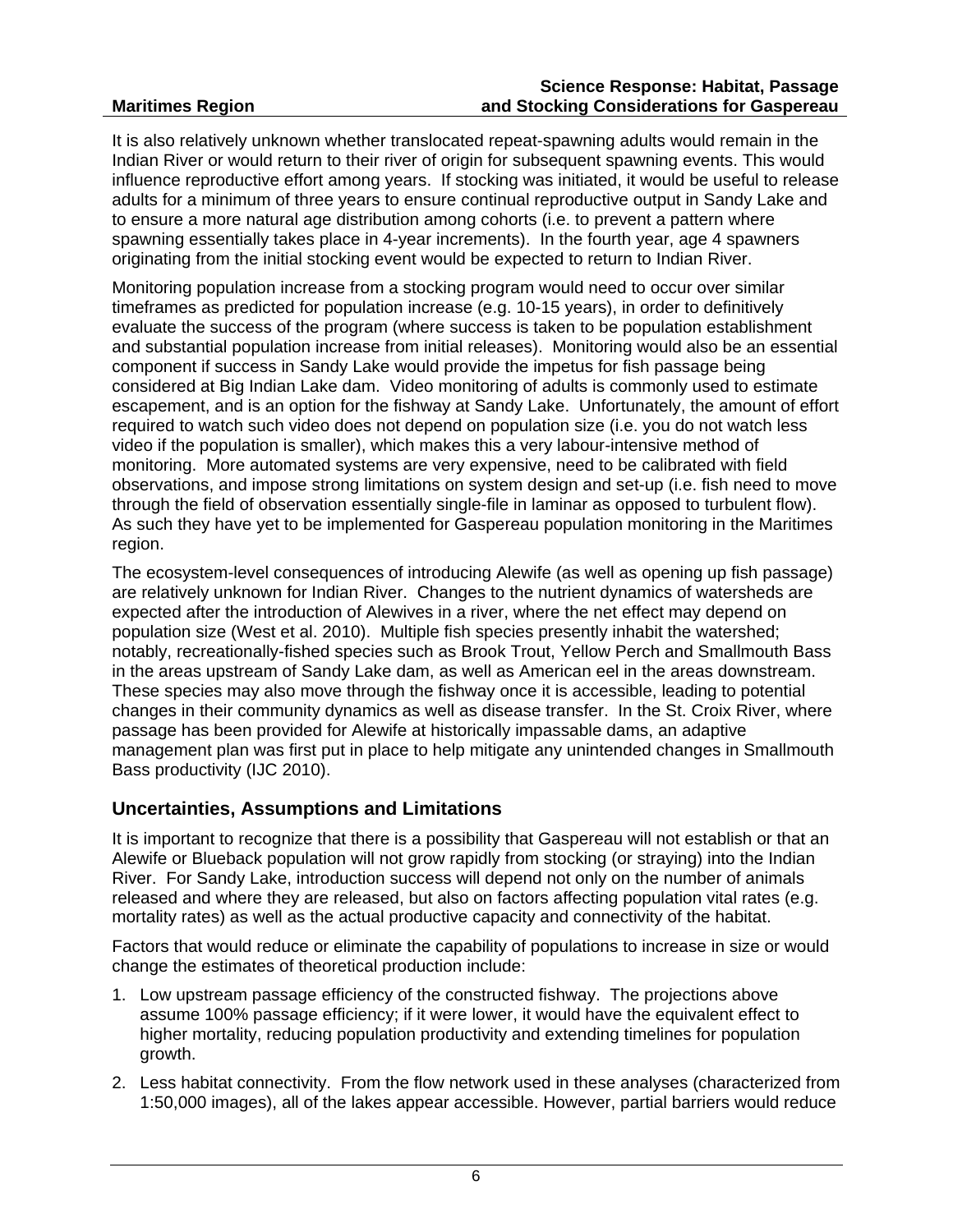productive capacity by restricting access, making production lower on a per-unit-area basis. Note that any obstruction in the waterway downstream of the fishway would have the same effect.

- 3. Higher or lower carrying capacity in the habitat above Sandy Lake dam. This would change the estimates of abundance that the habitat could theoretically support as well as how quickly the population would be expected to increase in size (assuming logistic growth).
- 4. Capture in commercial fisheries in other areas. By-catch in marine fisheries or capture in commercial fisheries in adjacent rivers would increase mortality even though there is no fishery for Gaspereau in the Indian River.
- 5. Mortality associated with downstream movement by juveniles and adults (i.e. any by-pass inefficiency or turbine mortality) at Sandy Lake dam. This would reduce the number of juveniles produced from any spawning cohort and/or increase mortality rates on repeatspawning adults.
- 6. Decreased homing ability due to the introduction of a non-natal population. In particular this could affect the contribution to the population from repeat-spawners if the translocated fish returned to their river of origin in subsequent years.
- 7. Inaccurate or uncertain species identification. Stocking a mixture of Alewife and Blueback proportionately reduces the abundance of each species and would be the equivalent of releasing a smaller number of animals. Also, any hybridization between the two species (McBride et al. 2014) would be expected to reduce spawning success.

If stocking were to be pursued, it would be beneficial to address some of the identified uncertainties in a step-wise manner in order to maximize success. As related to the potential for population growth, the two key issues to address for Indian River are: estimation of upstream and of downstream passage efficiency at the newly constructed fishway (# 1 above) and verification of habitat connectivity for the lakes above Sandy Lake dam, as well as verification of an unobstructed waterway between Sandy Lake and St. Margaret's Bay (# 2 above). As related to logistical considerations for fish collection and release, the key issue would be to evaluate the presence of Blueback Herring in the chosen donor population (# 7 above).

# **Conclusions**

Estimates of the amount of spawning habitat made accessible by the fishway at Sandy Lake dam are relatively small (i.e. 4.15 km<sup>2</sup>), although there is substantial future potential if the dam at Big Indian Lake is also made passable (an additional 15 km<sup>2</sup>).

In the absence of population-specific information on productivity, applying results from other analyses to inform estimates of theoretical population increase or timelines for population growth are dependent on assumptions. Alewife populations can be highly productive and it is possible that a population may quickly establish in the Indian River. However, even under situations of extremely fast population growth, approximately 15-20 years would still be expected before appreciable population sizes would be reached.

Stocking adults from a geographically proximate watershed would be expected to maximize survival and the potential for population establishment in the Indian River, as well as to have minimal effect on the commercial fishery. How broodstock collection would influence the viability of any donor population is unknown. The information in this response pertains predominantly to Alewife, and there would be fewer uncertainties associated with stocking if the species composition of the donor population was known.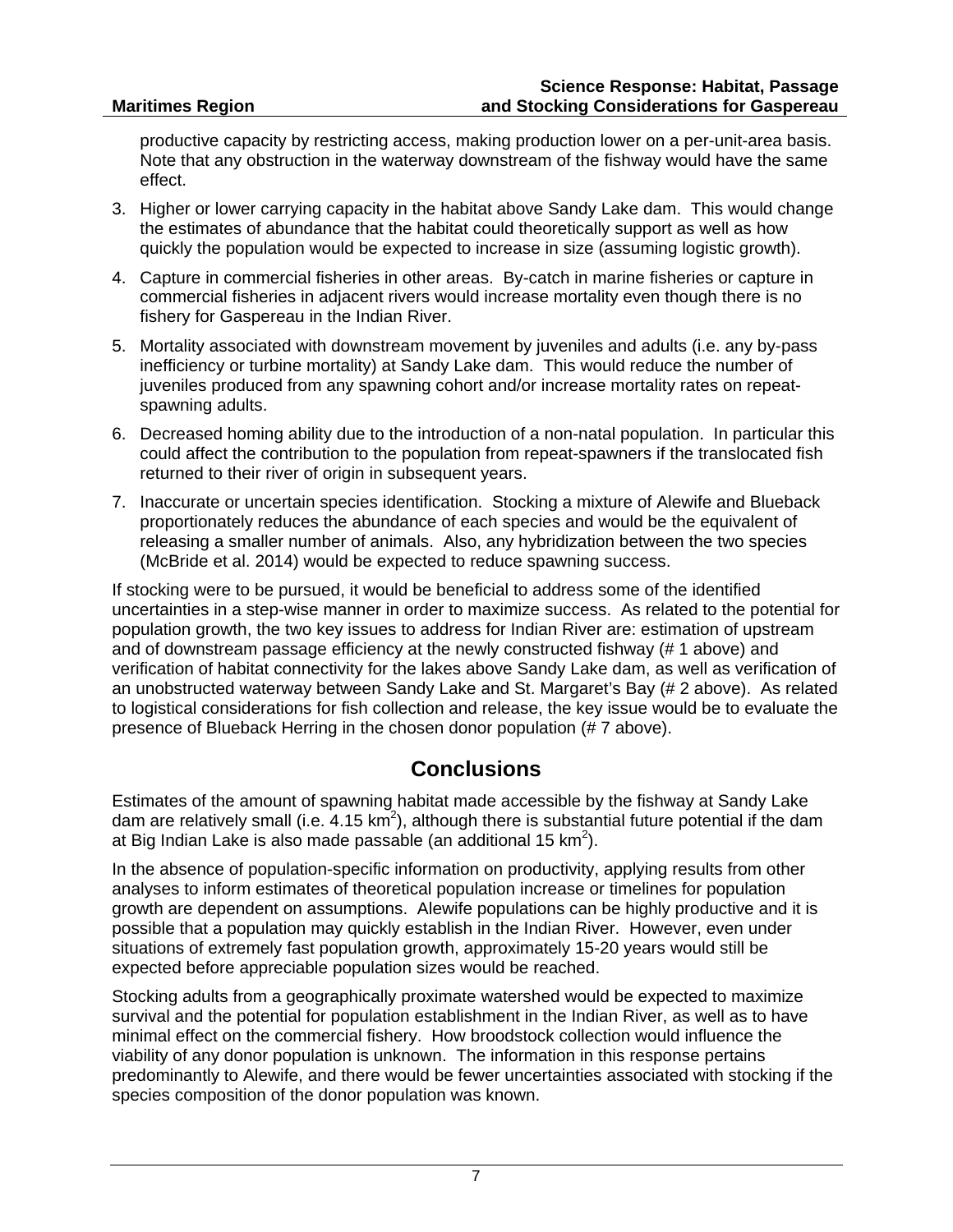## **Contributors**

Heather D. Bowlby DFO Science, Maritimes A. Jamie F. Gibson DFO Science, Maritimes Rod Bradford DFO Science, Maritimes Monica Finley Fishermen Scientists Research Society Kristian Curran DFO Science, Maritimes

# **Approved by:**

Alain Vézina Regional Director of Science DFO Maritimes Region Dartmouth, Nova Scotia Ph. 902-426-3490 Date: November 13, 2015

# **Sources of Information**

- Bowlby, H.D., T. Horsman, S.C. Mitchell, and A.J.F. Gibson. 2014. Recovery Potential Assessment for Southern Upland Atlantic Salmon: Habitat Requirements and Availability, Threats to Populations, and Feasibility of Habitat Restoration. DFO Can. Sci. Advis. Sec. Res. Doc. 2013/006.
- Gibson, A.J.F., and R.A. Myers. 2003a. A Meta-analysis of the Habitat Carrying Capacity and the Maximum Lifetime Reproductive Rate of Anadromous Alewife in Eastern North America; pp. 211-221. *In*: K.E. Limburg and J.R. Waldman [eds.] Biodiversity, Status, and Conservation of the World's Shads. American Fisheries Society Symposium 35. Am. Fish. Soc., Bethesda, MB.
- Gibson, A.J.F., and R.A. Myers. 2003b. Biological Reference Points for Anadromous Alewife (*Alsoa pseudoharengus*) Fisheries in Atlantic Canada. Can. Tech. Rep. Fish. Aquat. Sci. 2468.
- IJC. 2010. An Adaptive Plan for Managing Alewife in the St. Croix River Watershed, Maine and New Brunswick. International St. Croix River Watershed Board, International Joint Commission: 24pp.
- Jessop, B.M. 1999. The Status (1960-1997) of Alewife and Blueback Herring Stocks in the Scotia-Fundy Area as Indicated by Catch-effort Statistics. DFO Can. Sci. Advis. Sec. Res. Doc. 99/117.
- Loesch, J.G. 1987. Overview of Life History Aspects of Anadromous Alewife and Blueback Herring in Freshwater Habitats. Am. Fish. Soc. Symp. 1: 89-103.
- McBride, M.C., T.V. Willis, R.G. Bradford, and P. Bentzen. 2014. Genetic Diversity and Structure of two Hybridizing Anadromous Fishes (*Alosa pseudoharengus*, *Alosa aestivalis*) Across the Northern Portion of Their Ranges. Conserv. Genet. 15:1281-1298.
- Palkovacs, E.P., D.J. Hasselman, E.E. Argo, S.R. Gephard, K.E. Limburg, D.M. Post, T.F. Schultz, and T.T. Willis. 2014. Combining Genetic and Demographic Information to Prioritize Conservation Efforts for Anadromous Alewife and Blueback Herring. Evol. Applic. 7: 212-226.